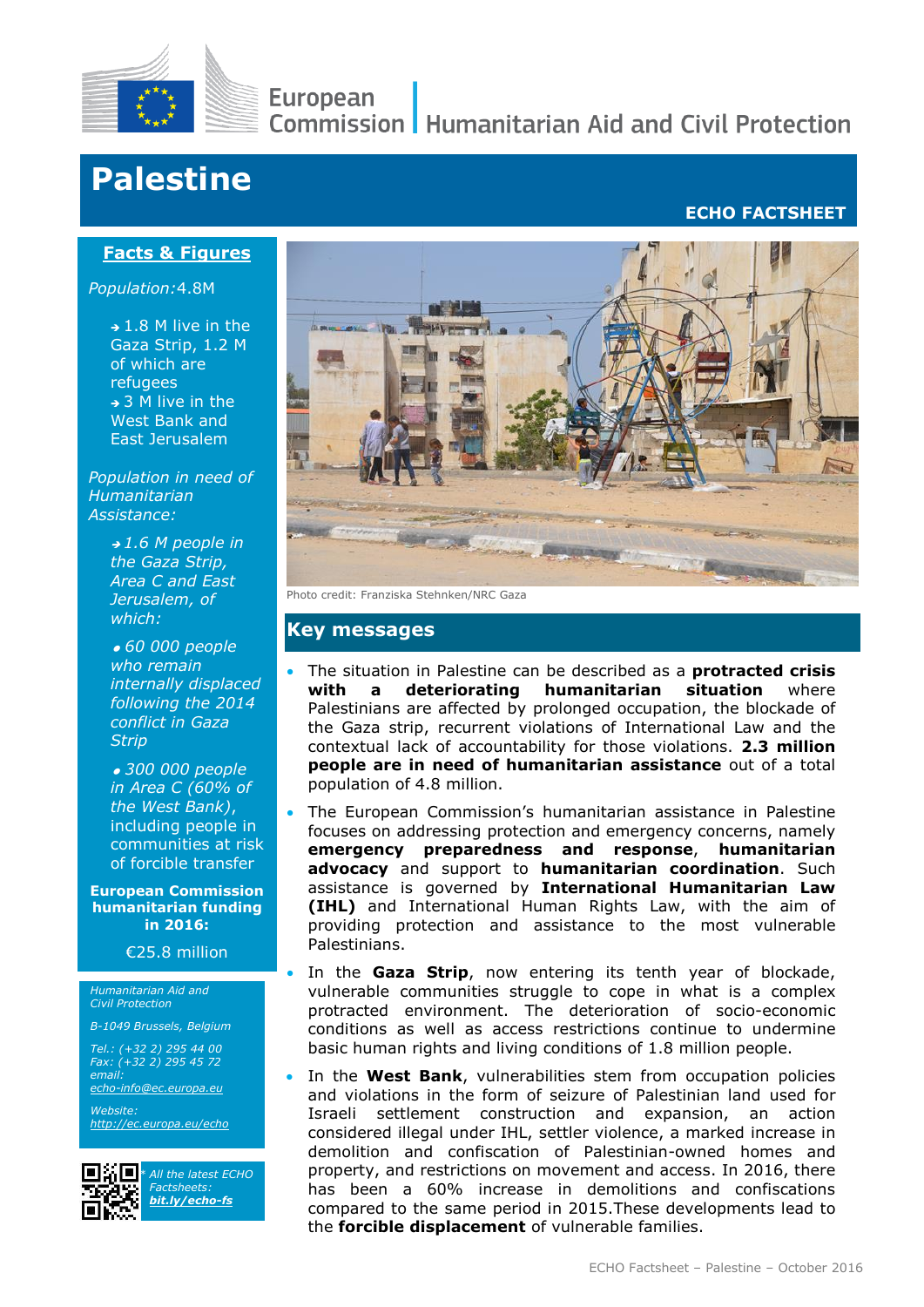## **Humanitarian situation and needs**

The lives and livelihoods of the **Gaza** population continue to deteriorate, driving many people deeper into poverty and unemployment. Around 80% of the population living in Gaza still relies on external assistance.

The slow pace of recovery and reconstruction of homes in the **Gaza Strip**, mainly due to the existing blockade, a cumbersome importation process for construction materials and the shortage of donors' funding, takes its toll on the population in Gaza, more than two years after the last conflict. 60 000 Internally Displaced People (IDPs) have moved multiple times and live in overcrowded rented accommodation, damaged homes, prefabs, tents or host families, often at risk of eviction. Providing appropriate shelter and housing repair and reconstruction for IDPs and vulnerable households in need of upgrading is one of the top priorities in the Gaza Strip.

In the **West Bank**, the Palestinian population in Area C and East Jerusalem (approximately 600 000 people) are subject to economic deprivation with limited access to basic services (water, food, health, education) due to a multi-layered system of restrictions and obstacles. The population is increasingly subjected to displacement and dispossession of land and housing through multiple factors like forced evictions and demolitions of houses triggered by building restrictions, the lack of Israeli-issued building permits, military training exercises near residential areas, settler violence, revocation of residency, restrictions on access to services and livelihoods and relocation plans. As a result, Palestinians are separated from their land, families, schools, hospitals, workplace and places of worship.

# **The European Union's Humanitarian Response**

#### **Humanitarian aid funding for Palestine in 2016 stands at €25.8 million**.

In the West Bank, humanitarian assistance is provided through an **integrated protection approach** which incorporates preventative measures, emergency response and protective advocacy. So far, **€4.9 million** has been allocated to legal assistance to families living **in Area C and East Jerusalem**, **emergency response to demolitions and evictions**, **material assistance** for essential services and **coordination** with humanitarian partners.

**In the Gaza Strip, €20.1 million** has been allocated to humanitarian programmes designed to address vulnerabilities and worsening living conditions of the populations affected by the blockade, and to build resilience. This is done mostly through **shelter** assistance, **health**, **water and sanitation**, **food security**, **disaster preparedness** and **protection activities**.

In 2016, €0.8 million has also been allocated to support children's education and protection, with a focus on highly vulnerable communities in the West Bank.

Since 2000, the European Commission's Humanitarian Aid and Civil Protection department (ECHO) has provided a total of **€700 million in humanitarian aid** to help meet the basic needs of the Palestinian population in the Gaza Strip and the West Bank.